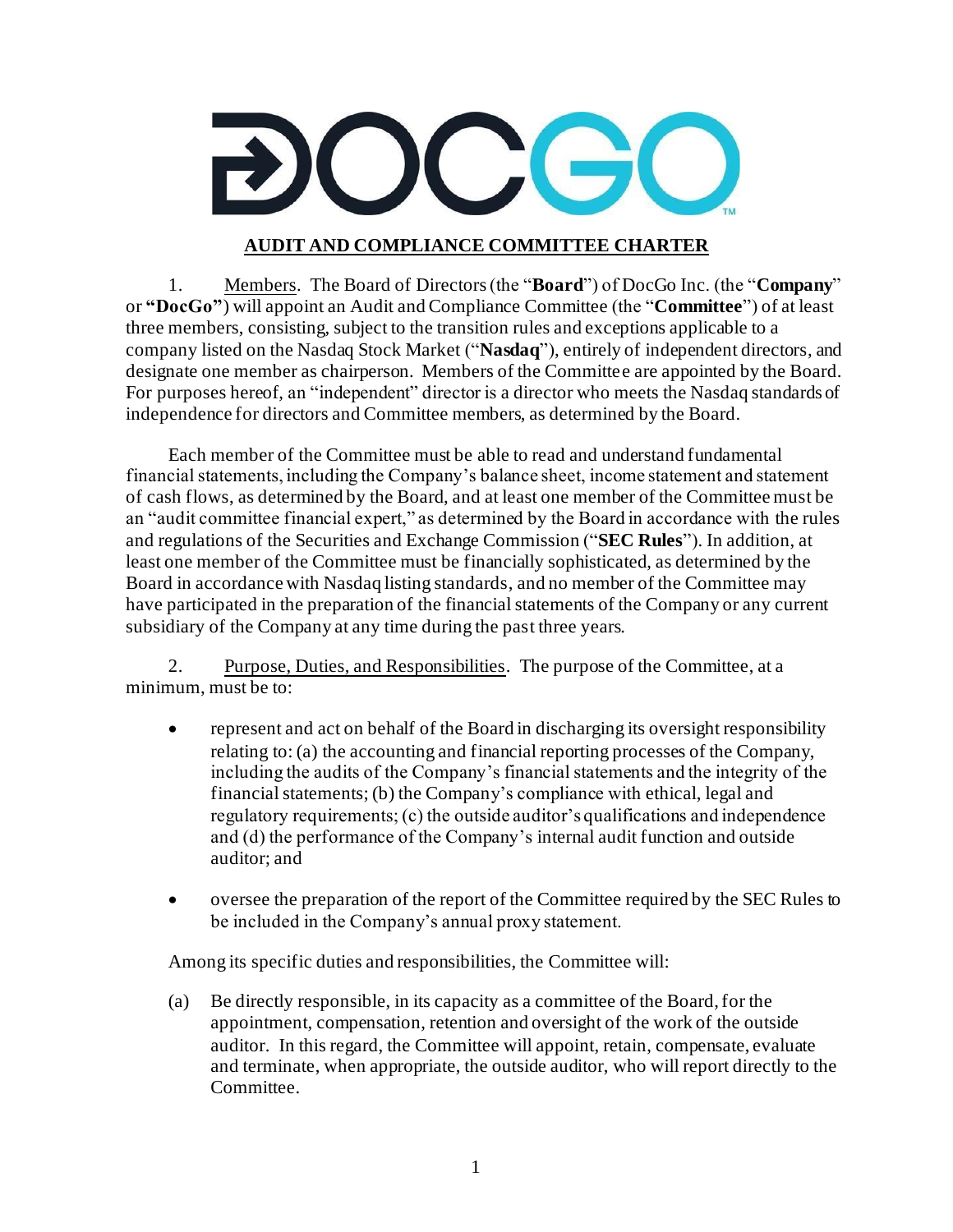- (b) At least annually, obtain and review a report by the outside auditor describing: (1) the outside auditor's internal quality-control procedures and (2) any material issues raised by the most recent internal quality-control review or peer review or by any inquiry or investigation by any governmental or professional authorities, within the preceding five years, relating to one or more independent audits carried out by the outside auditor, and any steps taken to deal with any such issues.
- (c) Approve in advance all audit and permissible non-audit services to be provided by the outside auditor, and establish policies and procedures for the pre-approval of audit and permissible non-audit services to be provided by the outside auditor.
- (d) At least annually, consider the independence of the outside auditor, and, consistent with rules of the Public Company Accounting Oversight Board ("**PCAOB**"), obtain and review a report by the outside auditor describing any relationships between the outside auditor and the Company or individuals in financial reporting oversight roles at the Company, that may reasonably be thought to bear on the outside auditor's independence and discuss with the outside auditor the potential effects of any such relationships on the independence of the outside auditor.
- (e) Review and discuss with the outside auditor the matters required to be discussed by the outside auditor under Auditing Standard No. 1301, as adopted by the PCAOB and amended from time to time, including any problems or difficulties the outside auditor encountered in the course of its audit work and management's response.
- (f) Meet to review and discuss with management and the outside auditor the annual audited and quarterly unaudited financial statements of the Company (including the Company's specific disclosures under the "Management's Discussion and Analysis of Financial Condition and Results of Operations" sections) and the independent auditor's reports related to the financial statements.
- (g) Recommend to the Board based on the review and discussion described in paragraphs (d) - (f) above, whether the annual audited financial statements should be included in the Company's Annual Reports on Form 10-K.
- (h) Receive reports from the outside auditor and management regarding, and review and discuss the adequacy and effectiveness of, the Company's internal controls, including any significant deficiencies in internal controls and significant changes in internal controls reported to the Committee by the outside auditor or management.
- (i) Receive reports from management regarding, and review and discuss the adequacy and effectiveness of, the Company's disclosure controls and procedures.
- (j) Review and discuss with the principal internal auditor of the Company: (1) the annual audit plan and the adequacy of the internal audit resources and (2) the results of the internal audit program.
- (k) Annually review and discuss the performance and effectiveness of the internal audit function.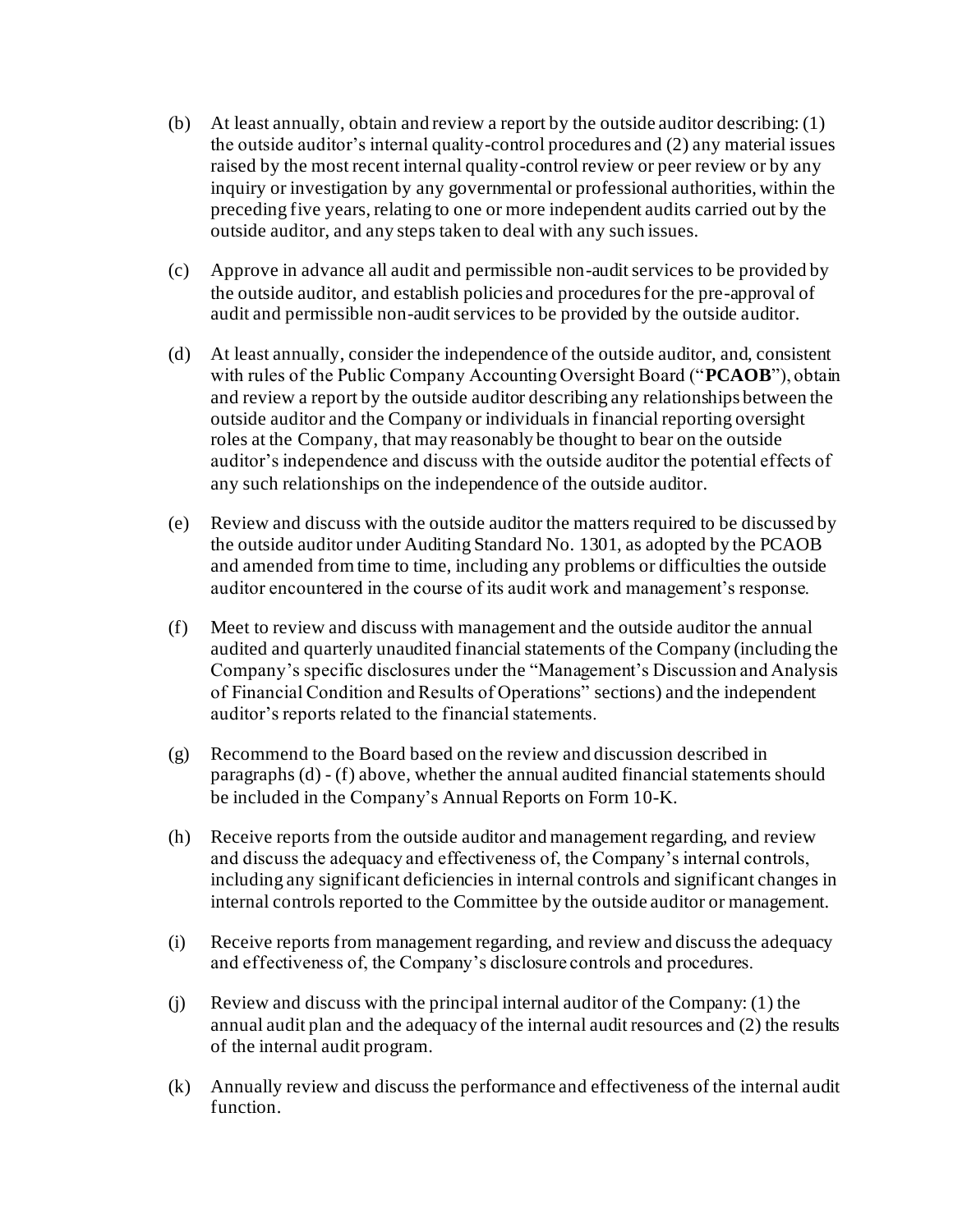- (l) Review and discuss earnings press releases and corporate practices with respect to earnings press releases and financial information and earnings guidance provided to analysts and ratings agencies.
- (m) Review and discuss the Company's practices with respect to risk assessment and risk management, and risks related to matters including the Company's financial statements and financial reporting processes, compliance, and information technology and cybersecurity.
- (n) Oversee the Company's Compliance Program with respect to legal and regulatory requirements, including the Company's code(s) of conduct and policies and procedures for monitoring compliance; and , meet to review the implementation and effectiveness of the Company's Compliance Program with the Chief Compliance Officer, who shall have the authority to communicate directly to the Committee, promptly, about actual and alleged violations of law or the Company's code(s) of conduct, including any matters involving criminal or potential criminal conduct.
- (o) Establish and oversee procedures for handling reports of potential misconduct, including: (1) violations of law or the Company's code(s) of conduct; (2) complaints regarding accounting, internal accounting controls, auditing and federal securities law matters; and (3) the confidential, anonymous submission of concerns by employees regarding accounting, internal accounting controls, auditing and federal securities law matters.
- (p) Establish and periodically review policies and procedures for the review, approval and ratification of related person transactions (as defined in applicable SEC Rules), review related person transactions, and oversee other related party transactions governed by applicable accounting standards.
- (q) Establish policies for the hiring of employees and former employees of the outside auditor.
- (r) Review and recommend to the Board for approval appropriate insurance coverage for the Company's directors and officers.
- (s) Annually evaluate the performance of the Committee and the adequacy of the Committee charter and recommend changes to the Board as appropriate.

3. Subcommittees. The Committee may delegate its duties and responsibilities to one or more subcommittees as it determines appropriate.

4. Outside Advisors. The Committee will have the authority to retain such outside counsel, accountants, experts and other advisors as it determines appropriate to assist it in the performance of its functions and will receive appropriate funding, as determined by the Committee, from the Company for payment of compensation to any such advisors and for the payment of ordinary administrative expenses that are necessary or appropriate in carrying out the Committee's duties.